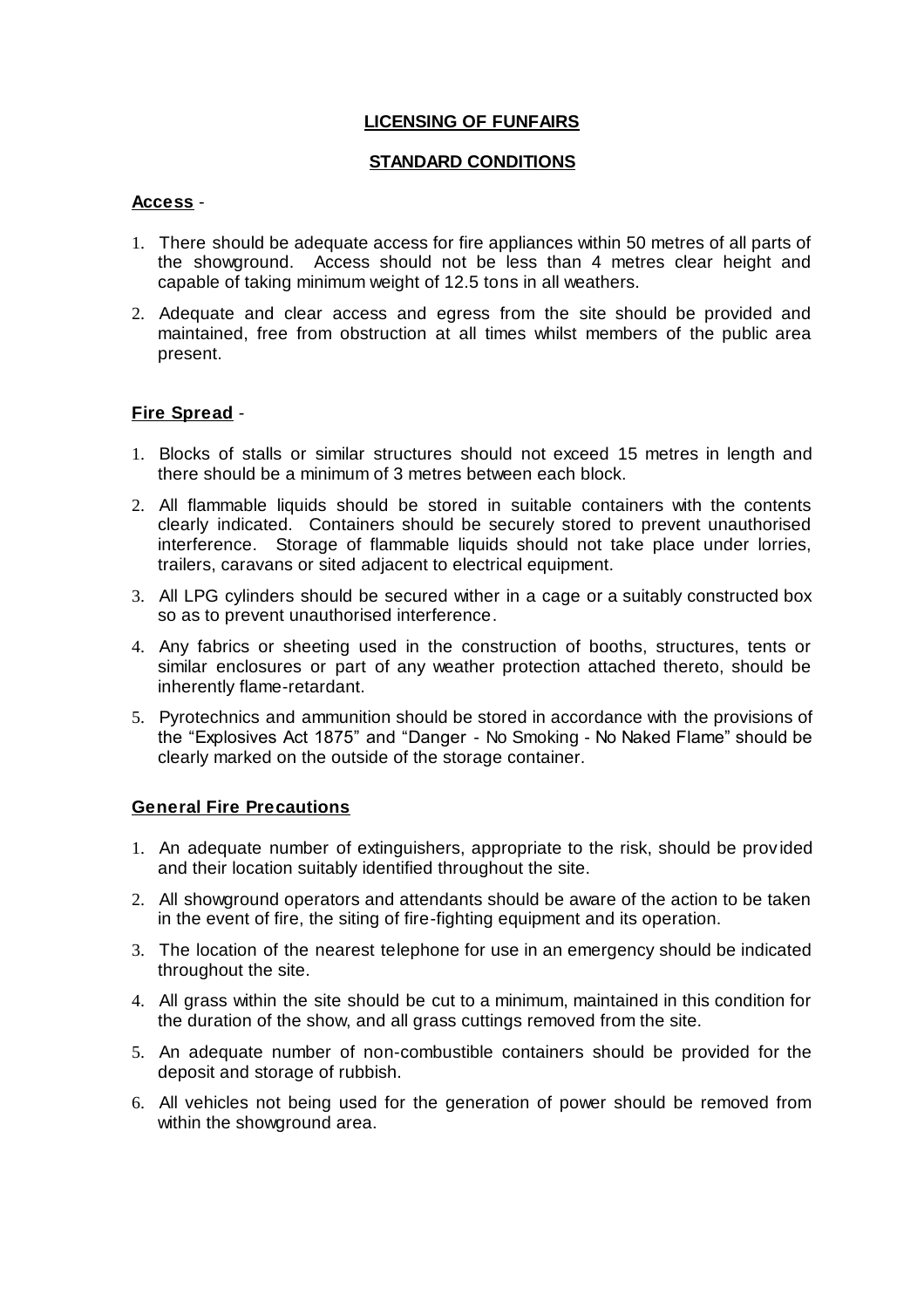7. There should be a minimum of 3 meters between the area occupied by the public and showmen's specialist vehicles, and a minimum of 5 metres between showmen's specialist vehicles and their sleeping accommodation.

# **Litter and Refuse** -

- 1. The licenceholder shall maintain the showground in a clean, neat and tidy condition to the satisfaction of the Environmental Health and Trading Standards Manager and arrangements for the uplifting of domestic or other refuse from the showground at regular intervals shall be made with the Environmental Health and Trading Standards Manager.
- 2. Adequate refuse storage and collection arrangements must be made to prevent windblown litter or other nuisance to nearby residents.
- 3. The licenceholder shall leave the site in a clean condition to the satisfaction of the Environmental Health and Trading Standards Manager.

### **Health and Safety** -

- 1. The Health and Safety at work Etc. Act, 1974 and all other relevant legislation in connection thereto must be complied with.
- 2. The licenceholder shall comply with the provisions contained in the Code of Safe Practice at Fairs issued by the Health and Safety Executive.
- 3. The licenceholder shall, at all times during the currency of this licence, hold a valid insurance policy with an established Insurance Company against all third party risks in respect of the use of the site of the showground and shall, where necessary, obtain appliance test certificates for machinery brought onto the showground site. Such insurance shall cover both the liability of the licenceholder and any tenant of his using or occupying the showground during the currency of this licence.
- 4. In relation to the foregoing, safety chains with a spring clip be fitted to all roundabouts which cater for small children.

### **Food Hygiene**

- 1. The licenceholder shall, where applicable, comply with the provisions of the Food Hygiene (Scotland) Regulations, 1959 to 1978.
- 2. Any stallholder offering foodstuffs for sale for consumption by the public should be registered with the local authority in terms of the Food Safety Act 1990.
- 3. Any food vehicles proposing to operate on site should arrange for prior Food Hygiene inspection by the Council's Environmental Health and Trading Standards Service.